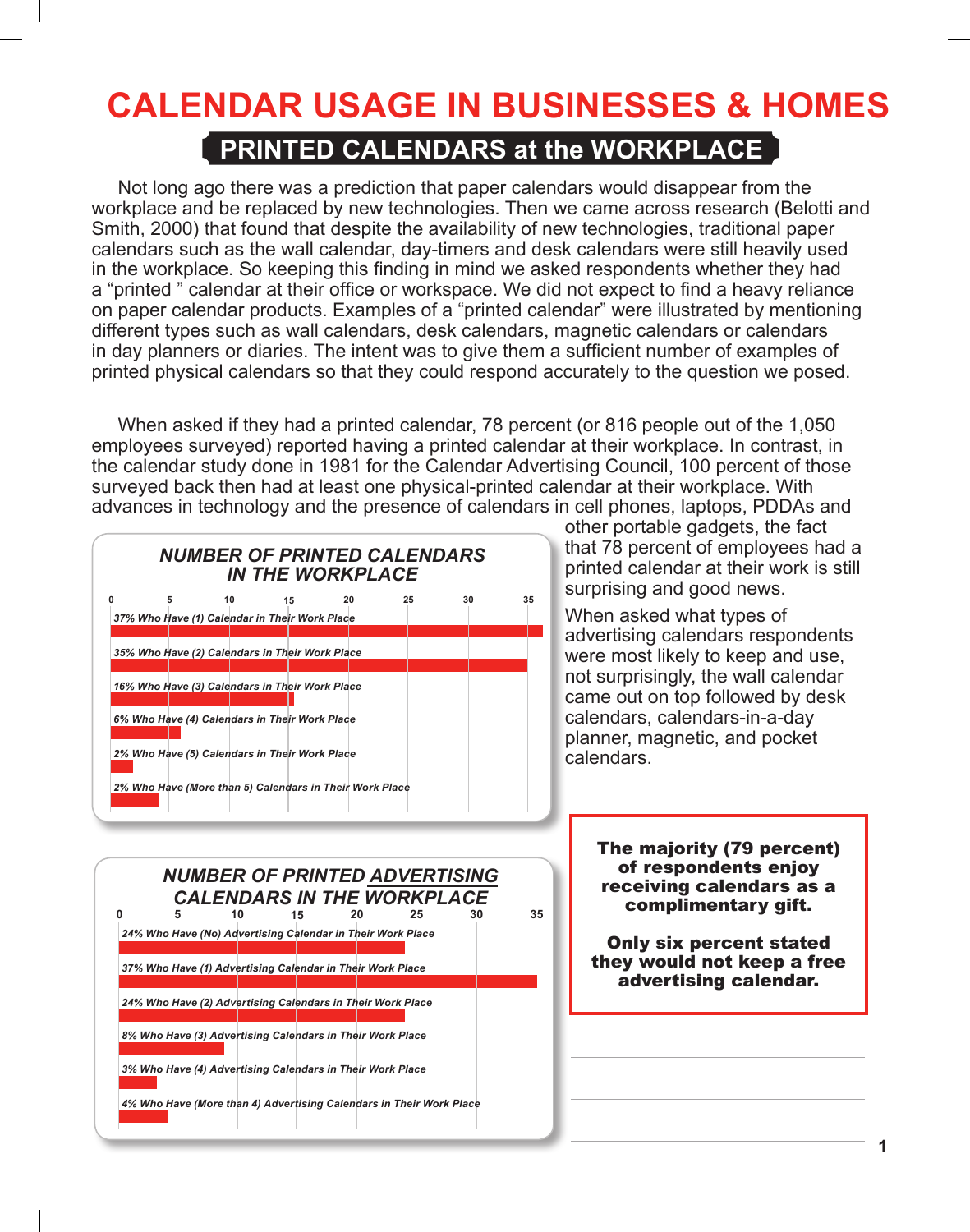### **PRINTED VS. DIGITAL CALENDARS**

 A study conducted in 2010 by the PPAI (Promotional Products Association International) examined the usage of calendars, purchasing habits and an in-depth look at advertising calendars. Following are some of the facts revealed by this study.

 An objection to buying calendars that has surfaced recently has been the perception that people do not use printed calendars any more. That instead they are using digital calendars on their computers or mobile devices.

Findings from this study showed that 37% of respondents reported never using a calendar on the computer. The study also found that 41% of the time people prefer to use both a Printed Calendar and a Digital Calendar. 35% of the time they prefer to use only a Printed Calendar while only 24% of the time do they prefer to use only a Digital Calendar. In other words 76% of the time people still use Printed Calendars even with the proliferation of Digital Calendars.

The following chart shows these facts as well as the percent of times a Printed Calendar or a Digital Calendar is referred to. The Printed Calendar is a "Clear Winner".

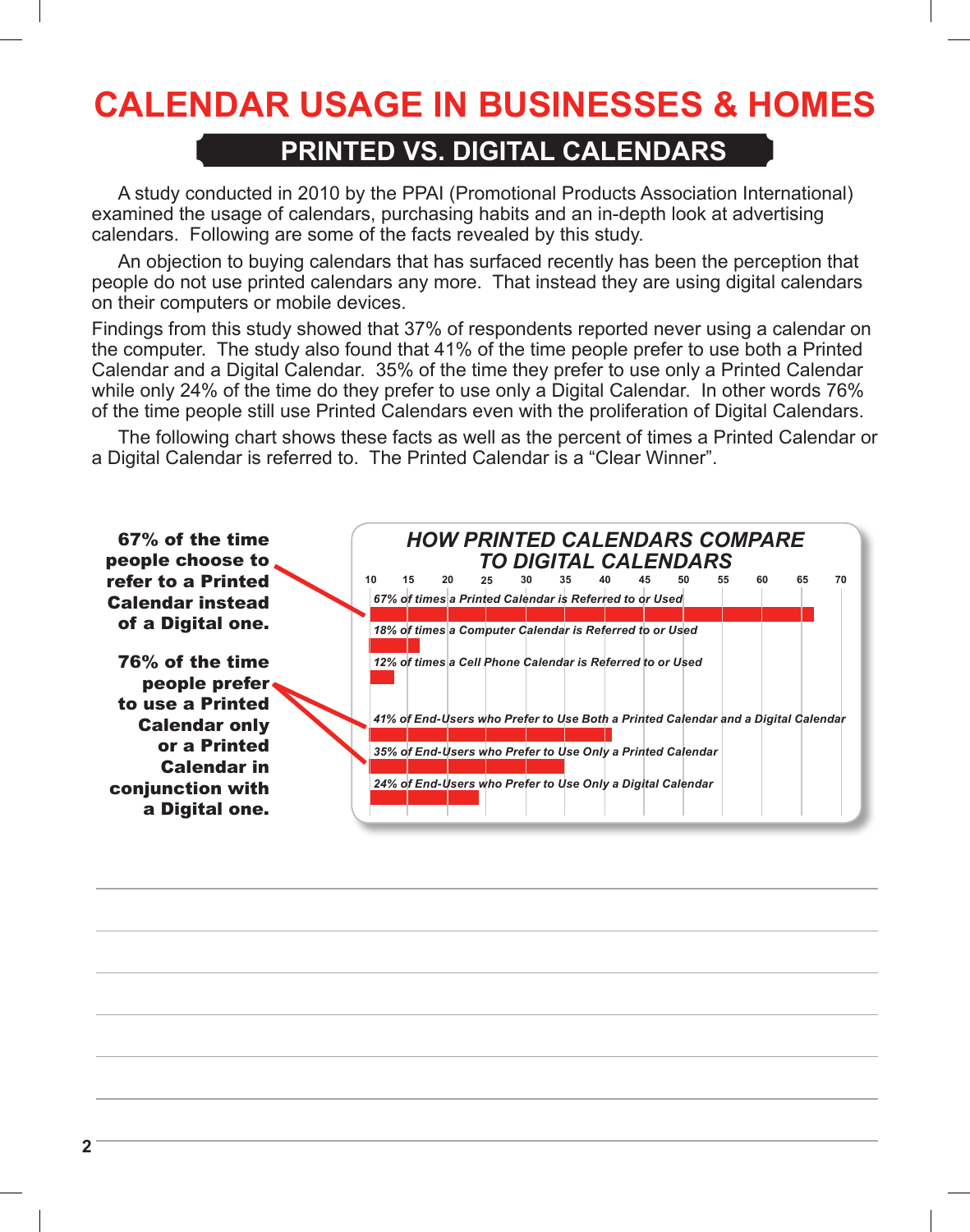### **PRINTED VS. DIGITAL CALENDARS**

 Since computers play a big role at the workplace, the answers to the question on page 2 surprised us. A third (33 percent) of respondents in the workplace did not use a calendar on the computer. A review of literature from research conducted in 2000 showed that physical calendars (such as wall calendars, desk calendars, etc.) still played a fairly large role in the workplace. A decade later, this may still be the case as we find in this study that 33 percent of respondents stated that they never use a calendar on the computer. This figure is only slightly less than the 33 percent of households that reported they never use a calendar on the computer in a parallel study we released in December 2010.

Since we did not define what exactly a calendar on a computer could be, their responses would include all kinds of calendars on the computer - namely calendars in contact and e-mail software (such as Outlook), or a calendar on the desktop (found under "accessories" on most computers), other software calendar and time function programs or online calendars so prevalent on the web. Six percent reported using a calendar on the computer once a week and another 12 percent reported using it a few times per week. Six percent of respondents reported using it once a month.

This leaves approximately 42 percent of respondents who could be described as "regular" users of their calendars on the computer at work. They range from people who used it between once a day to those using it more than nine times a day.

(The one percent of respondents who said "other" reported infrequent use in their responses.)

Following is a chart showing the % of people who use a specific type of calendar in the workplace. When the printed forms are combined the Printed Calendar "Dominates".

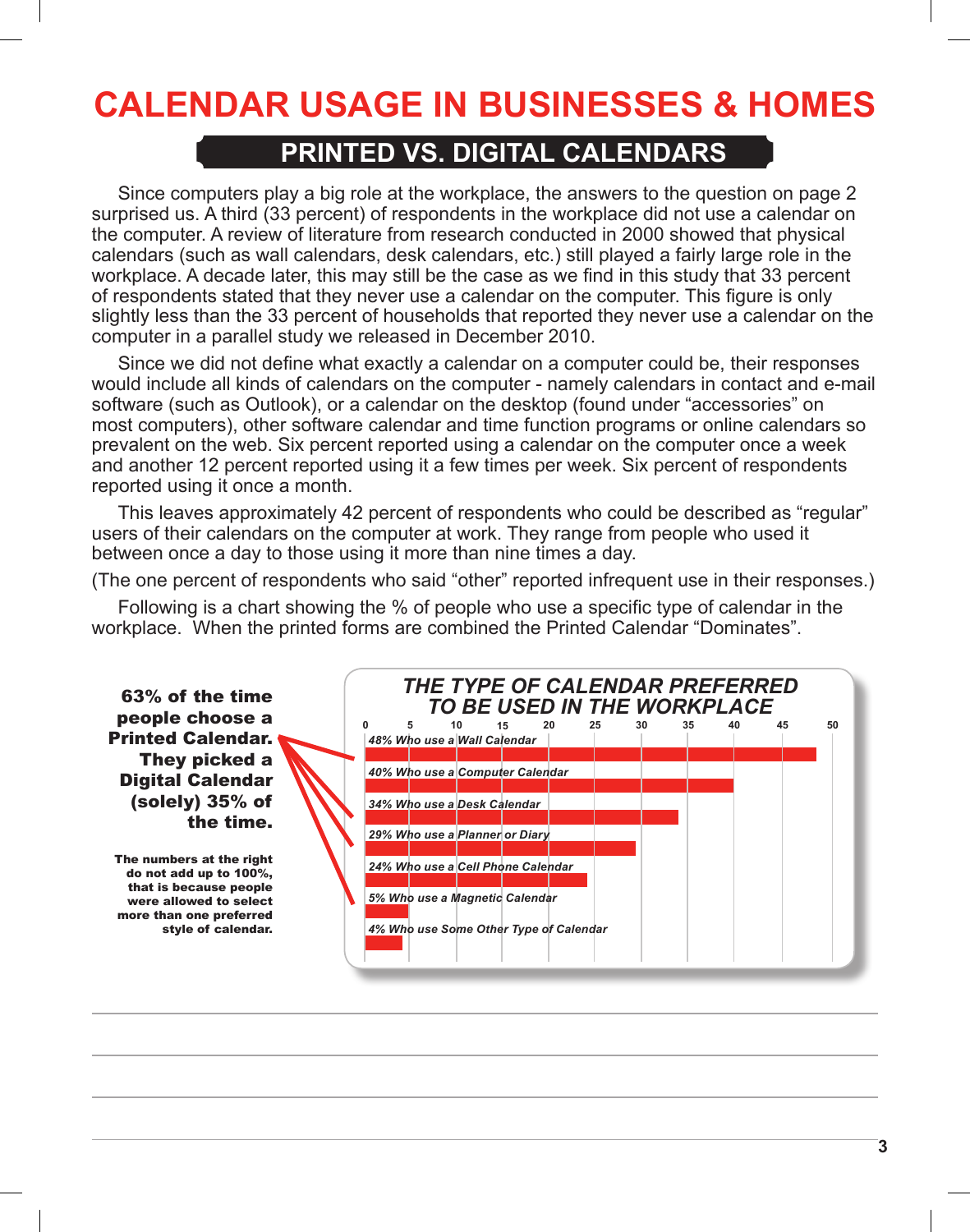### **IMPORTANCE OF CALENDARS IN DAILY LIFE**

 Our first and foremost goal was to examine general calendar usage patterns in the 1,050 businesses surveyed. We wanted to find out just how important calendars are to the average employee. With numerous options available to check dates along with the fact that computers are an integral part of the workplace, the hypothesis is that the role of the printed paper calendar or other physical calendars have diminished over the last decade. We asked respondents to state how important calendars were to their work or daily personal activities.

Eighty-four percent of respondents employed reported that calendars were either, important, very important or extremely important in their daily activities. Sixteen percent of respondents reported that calendars were either unimportant or only slightly important to them.



### *84% OF PEOPLE SAY CALENDARS ARE IMPORTANT IN DAILY WORK ACTIVITIES*

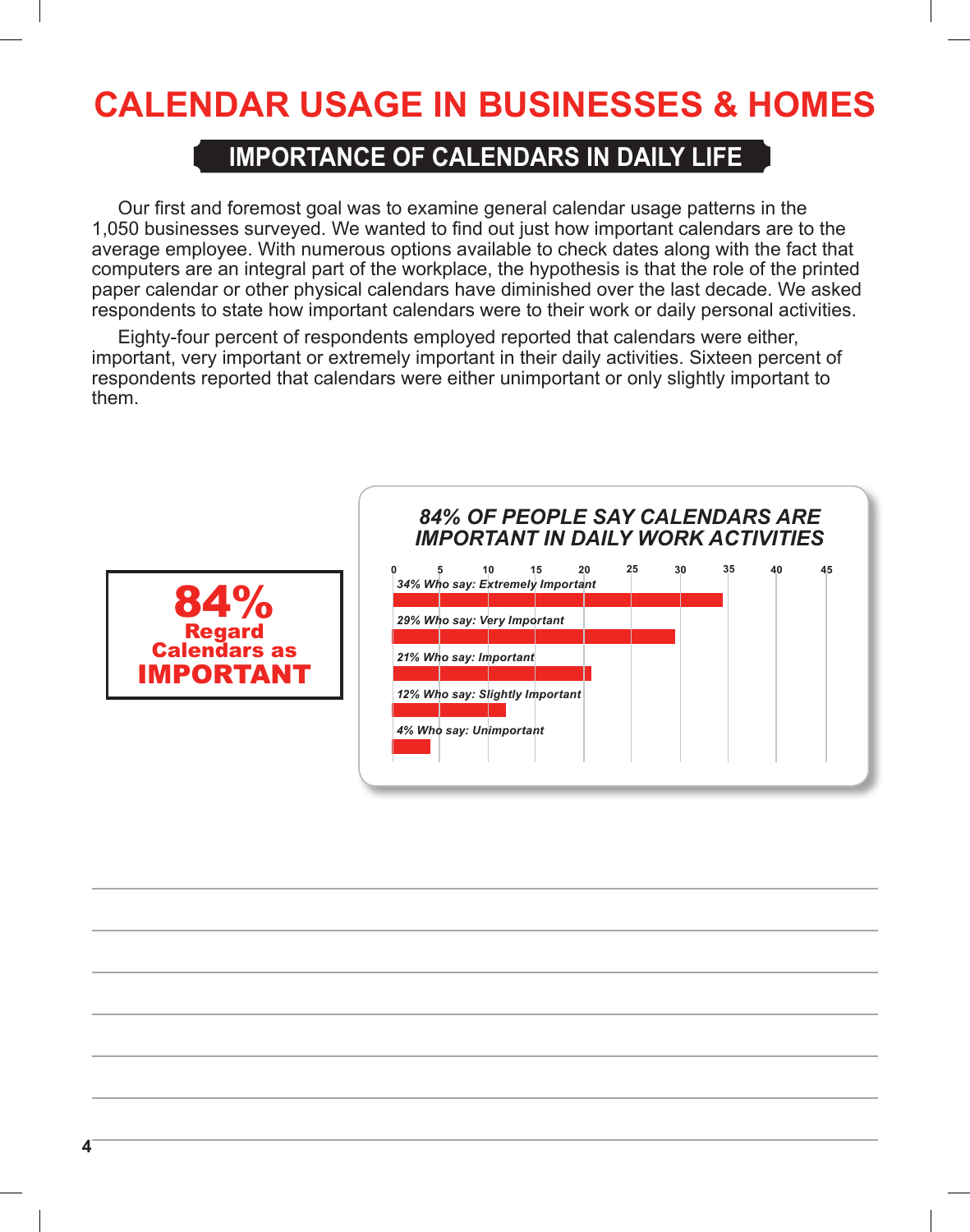



 When asked for reasons as to why they used a calendar, answers were fairly typical:

- Check dates 83%
- To make a note of appointments – 84%
- Keep track of special dates or holidays – 77%
- Make notes 52%
- To keep a record of events 52%
- Jotting down phone numbers
- Keeping a record of expenses
- Track sporting events and much more. . .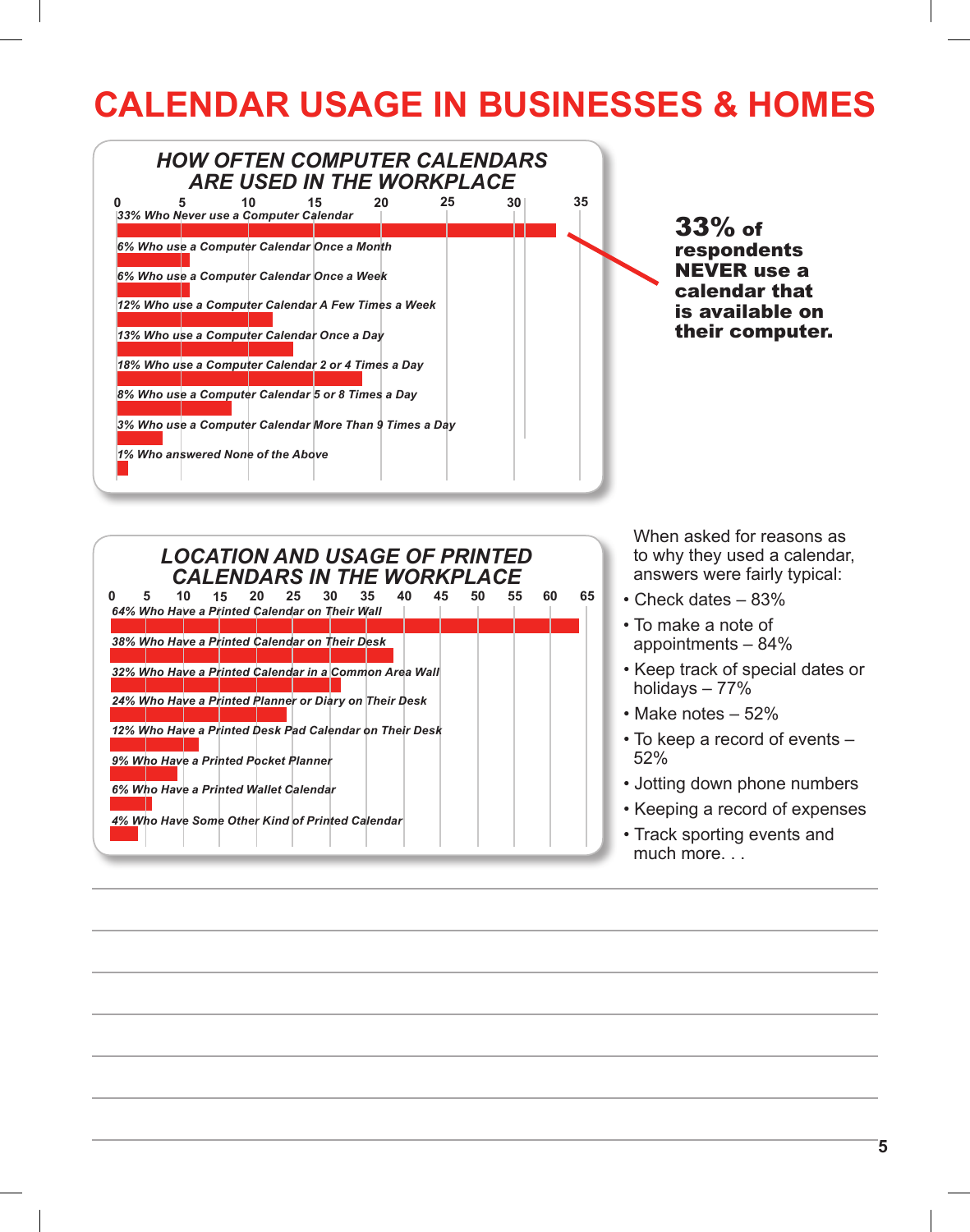### **IMPORTANCE OF CALENDARS IN DAILY LIFE**

 When asked what types of advertising calendars respondents were most likely to keep and use, not surprisingly, the wall calendar came out on top followed by desk calendars, day planners, magnetic, and pocket calendars.

These findings were similar to the household study released in December 2010. Only six percent stated they would not keep a free advertising calendar.



## **EFFECTIVENESS OF CALENDARS**

 Of those who had a printed calendar at work, we know that 76 percent had an advertising calendar. But we also know that if we looked at the entire sample of businesses surveyed regardless of whether they had a printed calendar or not, 59.44 percent of the sample (or 624 businesses out of the 1,050 surveyed) had one or more advertising calendars in their office/ workspace that they had received as a complimentary gift. In other words, almost six out of 10 businesses surveyed had an advertising calendar.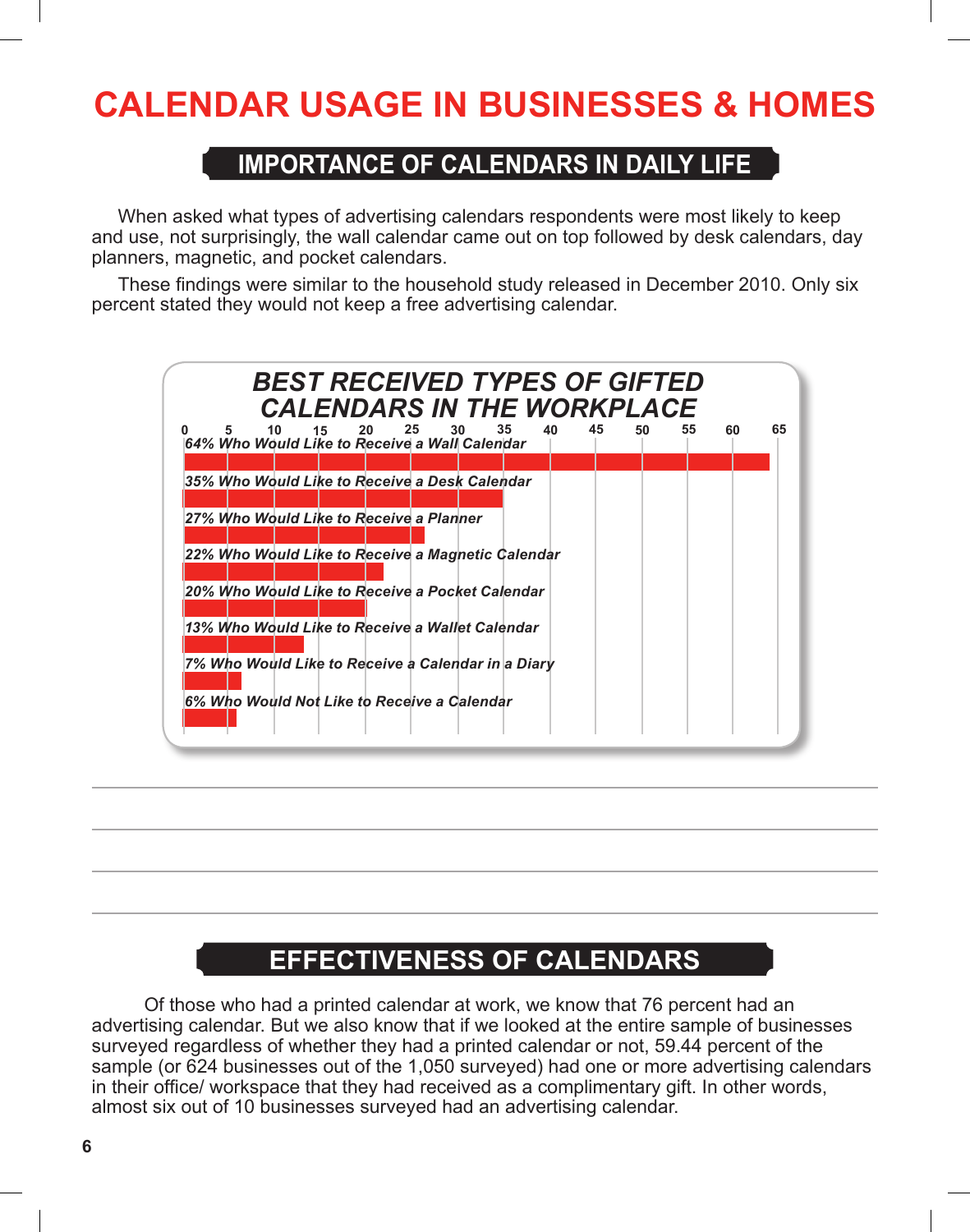These numbers speak extremely well for calendars as an advertising medium plus speak well for the use of calendars to encourage repeat business, foster good-will, and generate referrals. These are key ingredients in any advertising campaign.



In this study promotional products were broken out into the following 13 categories: Bags, Caps/ Headwear, Electronics/ Computer, Shirts, Writing Instruments, Calendars, Recognition Awards/Trophies/ Plaques, Desk/Office/Business Accessories, Glassware/ Ceramics/Mugs, Automotive, Jackets/Hoodies/Sweatshirts/ Fleece, Health and Safety Products, and Food Items.